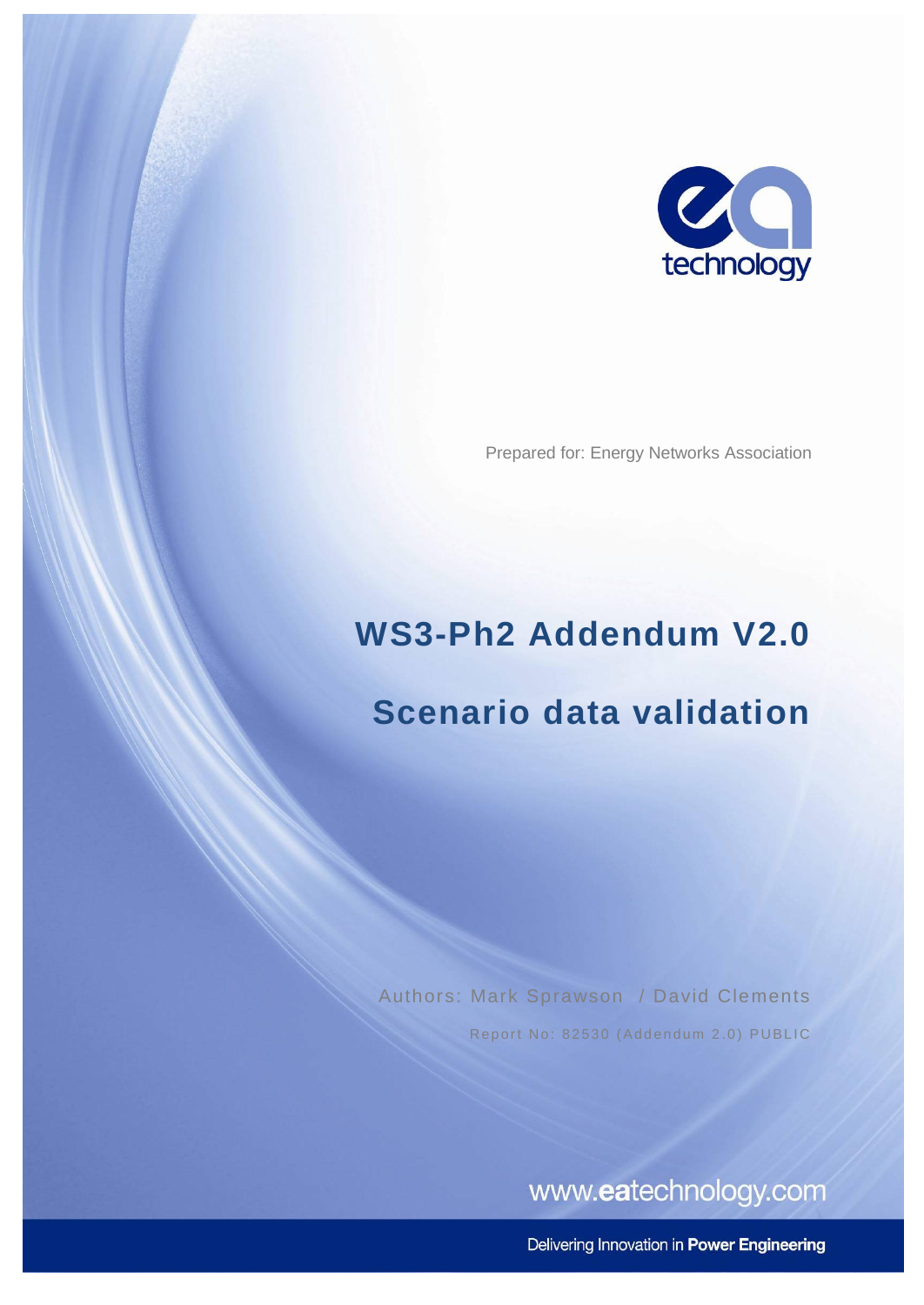### **Project No: 82530 (Addendum 2.0) PUBLIC**

CONFIDENTIAL - This document may not be disclosed to any person other than the addressee or any duly authorised person within the addressee's company or organisation and may only be disclosed so far as is strictly necessary for the proper purposes of the addressee which may be limited by contract. Any person to whom the document or any part of it is disclosed must comply with this notice. A failure to comply with it may result in loss or damage to EA Technology Ltd or to others with whom it may have contracted and the addressee will be held fully liable therefor.

Care has been taken in the preparation of this Report, but all advice, analysis, calculations, information, forecasts and recommendations are supplied for the assistance of the relevant client and are not to be relied on as authoritative or as in substitution for the exercise of judgement by that client or any other reader. EA Technology Ltd. nor any of its personnel engaged in the preparation of this Report shall have any liability whatsoever for any direct or consequential loss arising from use of this Report or its contents and give no warranty or representation (express or implied) as to the quality or fitness for the purpose of any process, material, product or system referred to in the report.

All rights reserved. No part of this publication may be reproduced or transmitted in any form or by any means electronic, mechanical, photocopied, recorded or otherwise, or stored in any retrieval system of any nature without the written permission of the copyright holder.

© EA Technology Ltd

EA Technology Limited, Capenhurst Technology Park, Capenhurst, Chester, CH1 6ES; Tel: 0151 339 4181 Fax: 0151 347 2404 http://www.eatechnology.com Registered in England number 2566313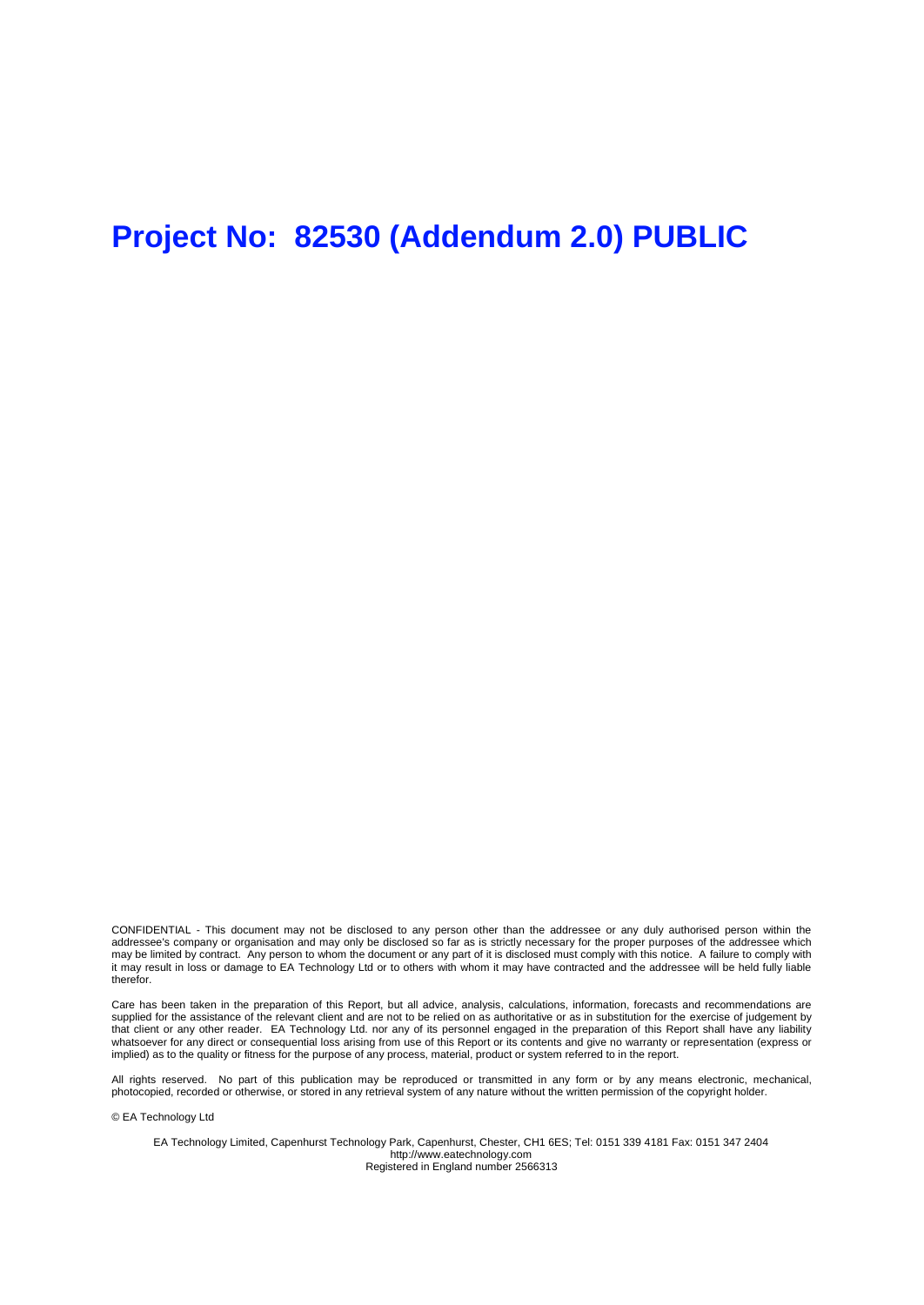### **1 Introduction**

The Transform™ model contains over 50,000 different input cells of data that can affect the output. As part of the regional model population by DNOs, an inaccuracy was brought to the attention of EA Technology in the application of certain scenarios.

Following its identification, all scenarios in both models have been reviewed, with analysis carried out by EA Technology on areas where errors were found. This Addendum describes the implications of the identified errors on the output of the GB and regional models. The issues identified and resolved by this report are:

- 1. **GB model – Scenario 3 (Low electrification of both heat and transport) contained too high HP penetration.** The effect is a lower investment for scenario 3 in the GB model; and hence a larger spread between scenarios 0 and 3, i.e. high and low penetrations of LCTs
- 2. **Regional model – Scenario 0 (High electrification of both heat and transport) contained too low EV penetration.** The effect is a higher investment for scenario 0 for the regional model(s).
- 3. **Regional model – Scenarios 1 and 2 contained too low HP penetration.** The effect is a higher investment for scenarios 1 and 2 for the regional model(s).
- 4. **Regional model – A minor inaccuracy in the apportionment of LCTs to new build properties for all Scenarios.** The effect has been a minor increase in investment for all scenarios.

The majority of these issues lie in the regional model (as opposed to the GB model) and the reason that these errors have only been identified now is that the model was constructed under very tight timescales and, in the case of the regional model, there was insufficient time to robustly test all of the data entries. As part of this review, all data has now been corroborated to confirm that there are no further such errors.

Furthermore, as we move forward with Phase 3 of the Work Stream 3 activity, the relationship between the scenario inputs and the model will be algorithmic rather than manual; hence mitigating the risk of any issues such as those decribed here occurring again when scenario values are updated. It is also envisaged that the scenarios will align directly with the DECC scenarios (from Work Stream 1) rather than, in some cases, being composite scenarios. This will further eradicate the possibility of errors occurring when transferring data into the Transform™ model.

#### **Change Log**

Further to this addendum, EA Technology is issuing a new release of the Transform™ models to all licenced users:

- $\bullet$  GB model:  $(v1.2.1)$
- $\bullet$  DNO model: (v1.2.1)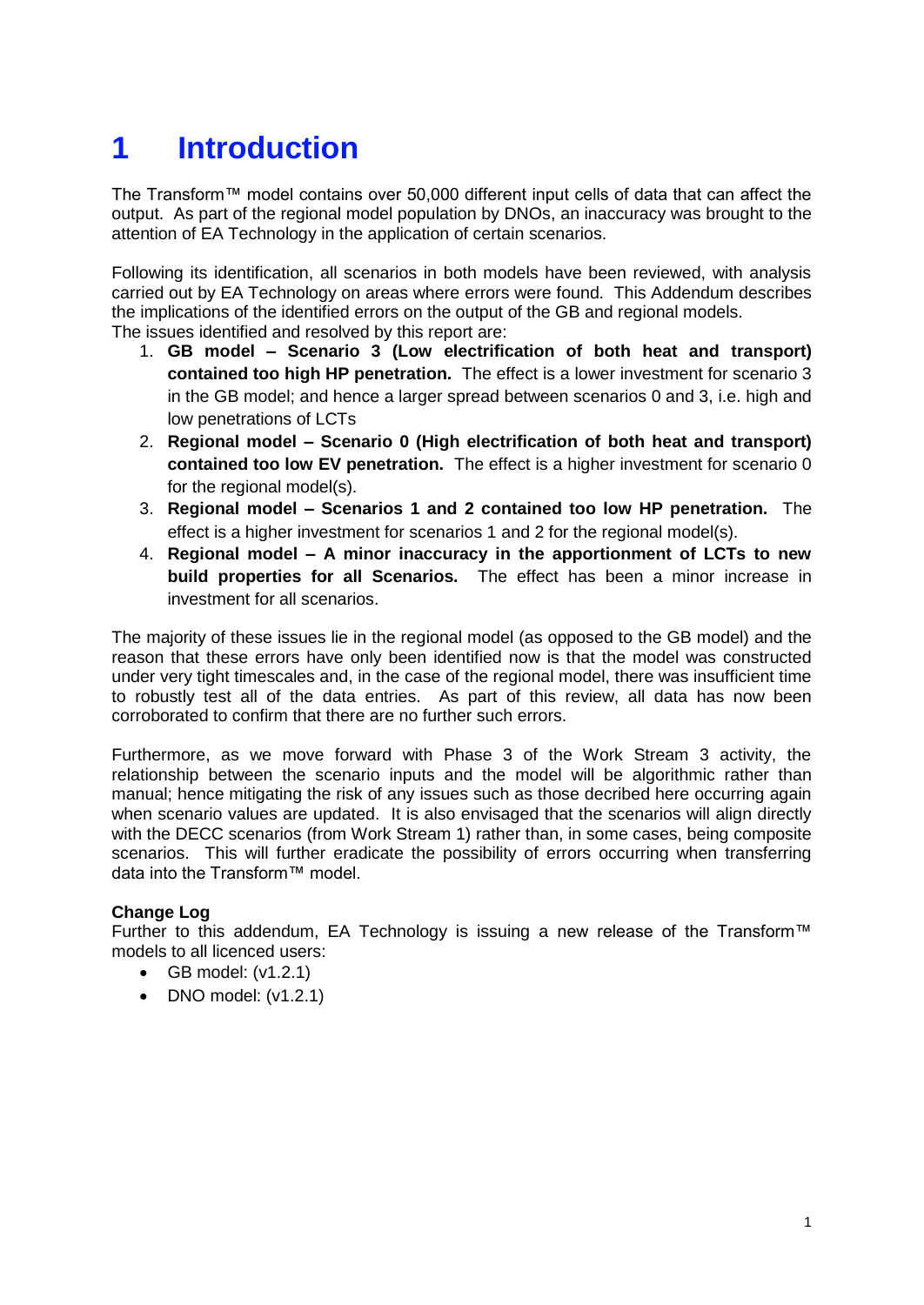| <b>Issue</b> | Date             | <b>Notes</b>                                               |
|--------------|------------------|------------------------------------------------------------|
| 1.0.0        | <b>July 2012</b> | This is the original release of the model (referred to as  |
|              |                  | the Workstream 3 model at time of release)                 |
| 1.1.0        | September 2012   | The updated model following bug fix no. 1 (parsing and     |
|              |                  | reconciliation of data). (Note that this release was prior |
|              |                  | to the adoption of the numbering convention outlined       |
|              |                  | above.)                                                    |
| 1.2.0        | October 2012     | Updated model following bug fix no. 2 (discount rate       |
|              |                  | propagation). Note that this is the first release          |
|              |                  | conforming to the numbering convention described           |
|              |                  | above that will be used for all future releases.           |
| 1.2.1        | October 2012     | This is the release of the model corresponding to          |
|              |                  | Addendum 2.0, which includes the updated scenario          |
|              |                  | data to resolve the four errors identified (3 in the       |
|              |                  | regional model and 1 in the GB model)                      |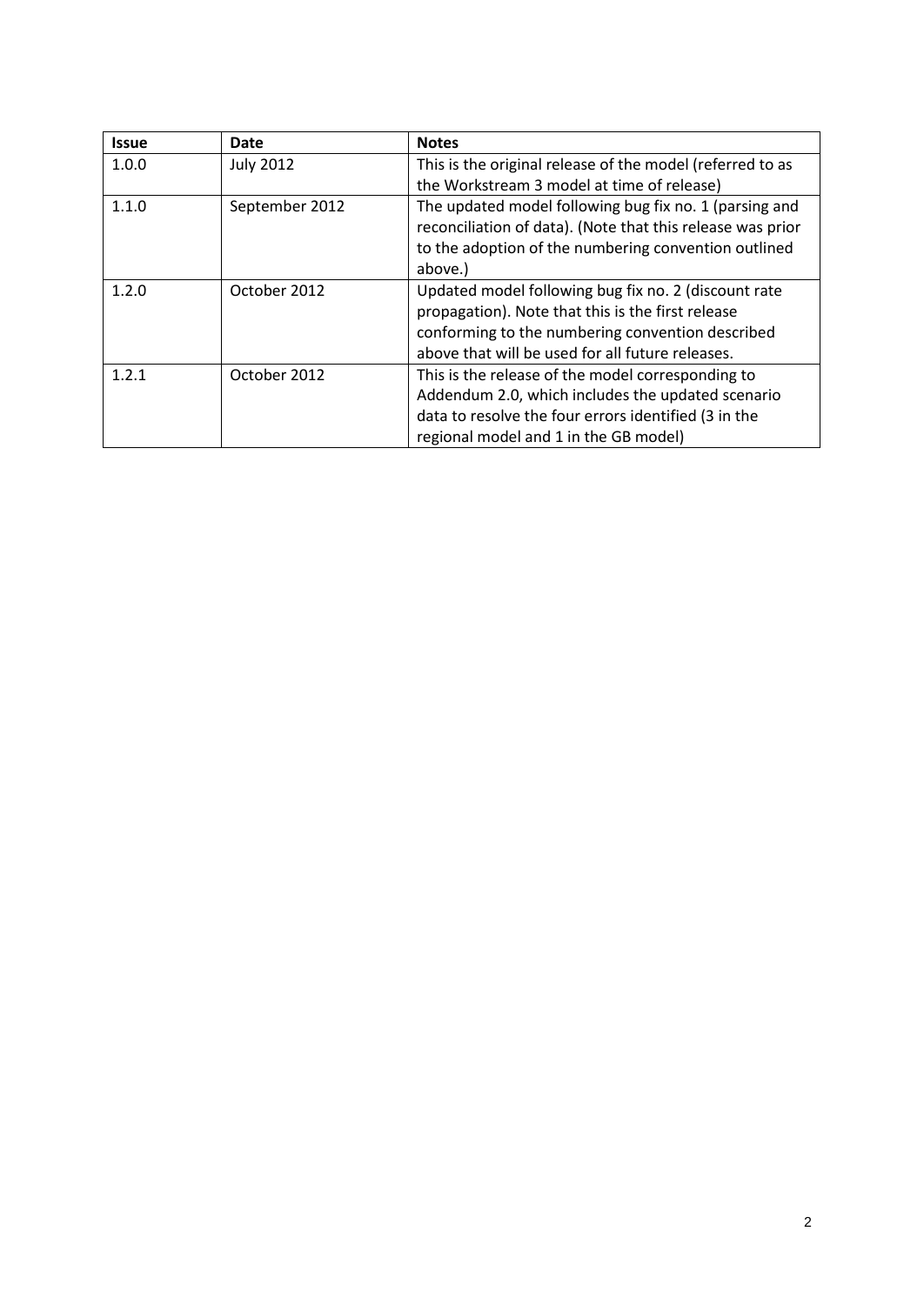### **2 GB MODEL**

The following issue only affects the GB model, as the regional scenarios are imported separately for this version of Transform™, with no algorithmic relationship in the dataset. there is no knock-on implications on the regional dataset or results.

#### **Issue 1**

GB model – Scenario 3 (Low heat and low transport electrification): contained the 'medium' HP penetration, rather than the 'low' dataset provided by DECC. Implications: As HPs can have a strong impact on distribution networks the effect is a lower investment for scenario 3 in the GB model.







**Figure 2Comparison of Discounted Investment for the three investment strategies for Original and Revised Scenario 3 dataset (2012-2030 figures)**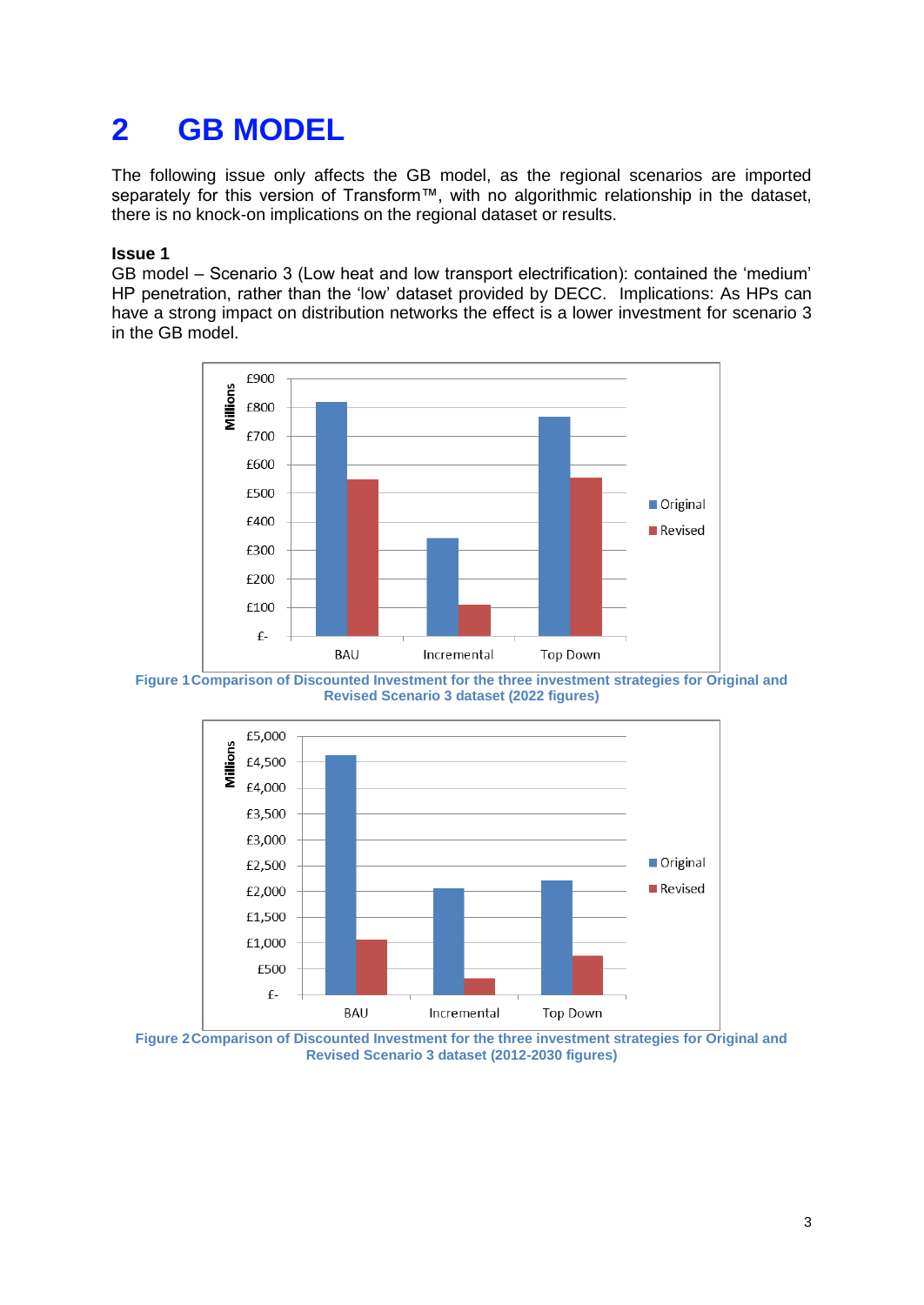

**Figure 3Comparison of Discounted Investment for the three investment strategies for Original and Revised Scenario 3 dataset (2012-2050 figures)**

This leads to a larger spread between scenarios 0 and 3, i.e. high and low penetrations of LCTs as shown in the Figures below. It is noted that the upper figures have not moved, as this change only affects the lower limit(s).



**Figure 4(revised Figure 0.1 from the main report) Spread of GB network related investment (nondiscounted cumulative totex showing the two most extreme scenarios) to accommodate projections in Low Carbon Technologies connecting to the electricity distribution network**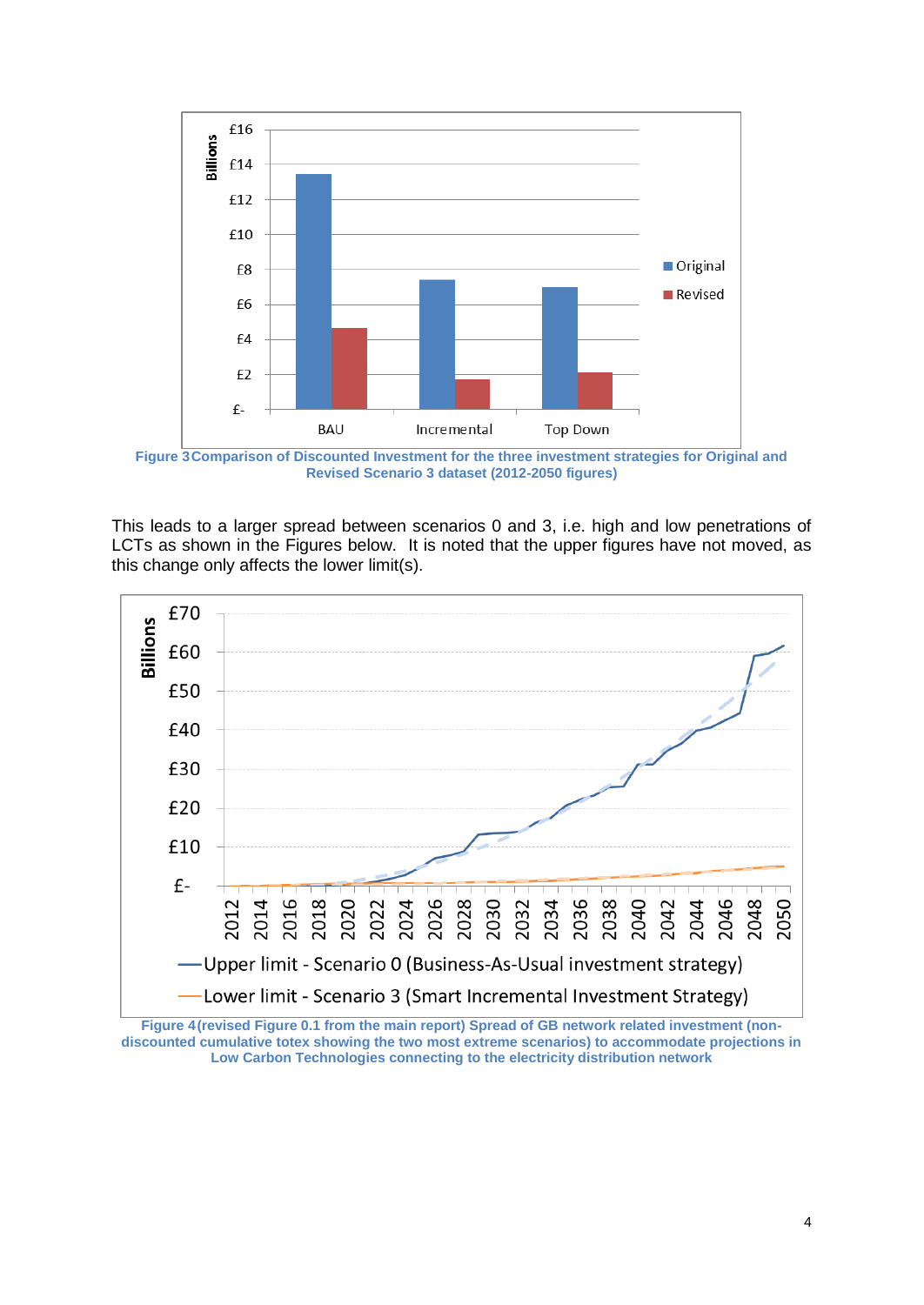

**Figure 5(revised Figure 0.2 from the main report) Gross GB network related investment for the next four RIIO periods**

It is noted that:

- Investment is likely to fall between the two limits (the top of the green blocks and the top of the purple block).
- The green trajectory, whilst plausible, would mean a fundamental shift in the policy around EVs, HPs and PV.
- The 'blocky' investment pattern remains for more aggressive uptake scenarios of EVs, HPs, and PV as shown in [Figure 6](#page-6-0) below
- For the low LCT uptake of Scenario 3 (using the corrected figures), the 'Top-down' smart strategy is now less efficient than 'incremental' smart strategy as shown in [Figure 7](#page-7-0) (however the effect is marginal and in the uncertainty range of the model)



<span id="page-6-0"></span>**Figure 6Gross GB network related investment for the next four RIIO periods – showing the investment profiles resulting from Scenarios 1 (Medium Transport, High Heat) and 0 (All High)**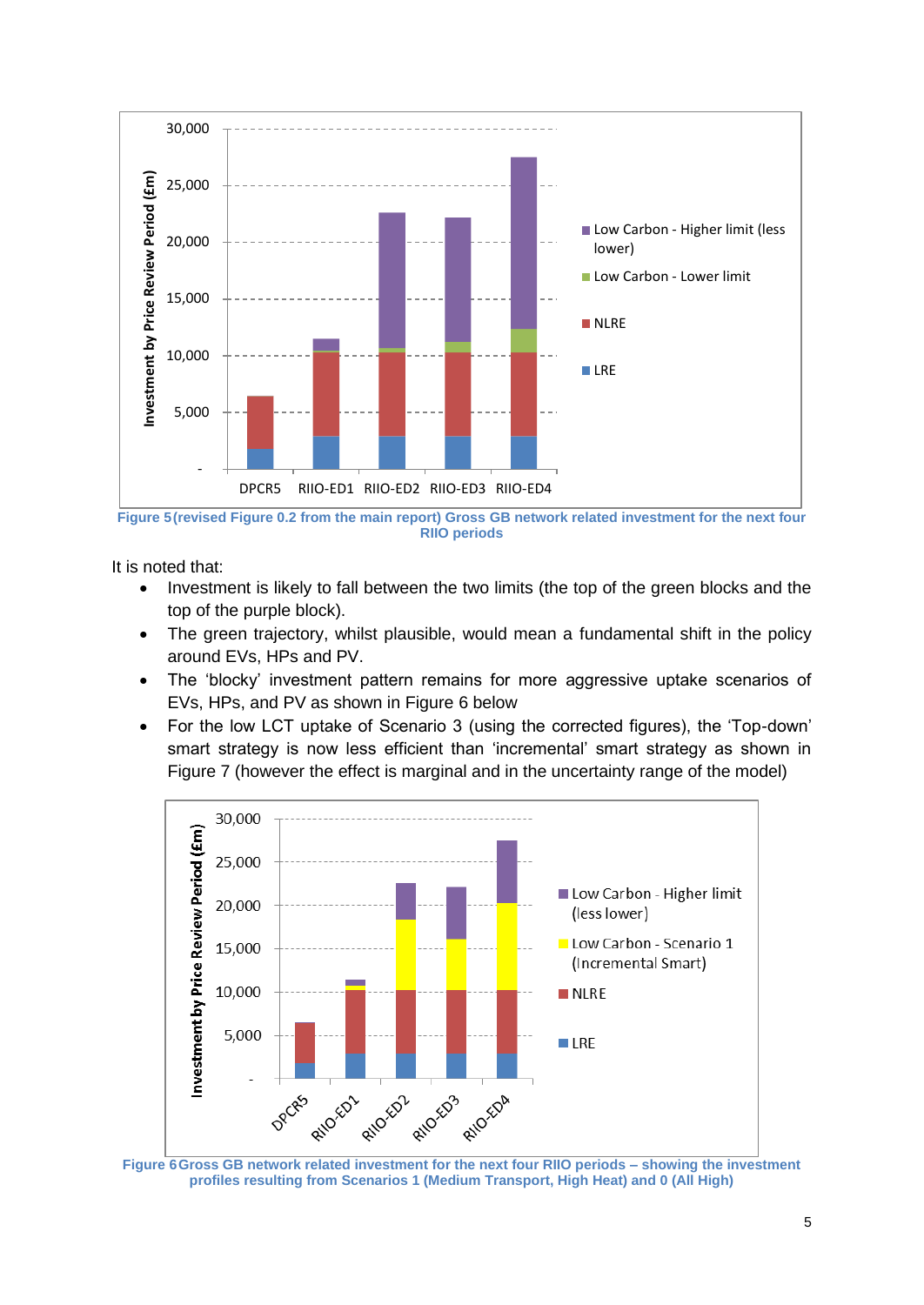

<span id="page-7-0"></span>**Figure 7(revised Figure 0.3 from the main report) Summary of present value of gross totex of distribution network investment (2012-2050)**



**Figure 8(revised Figure 0.8 from the main report) Totex investment (gross cumulative) of all scenarios until the end of the RIIO-ED2 period associated with facilitating the Low Carbon Technology uptake**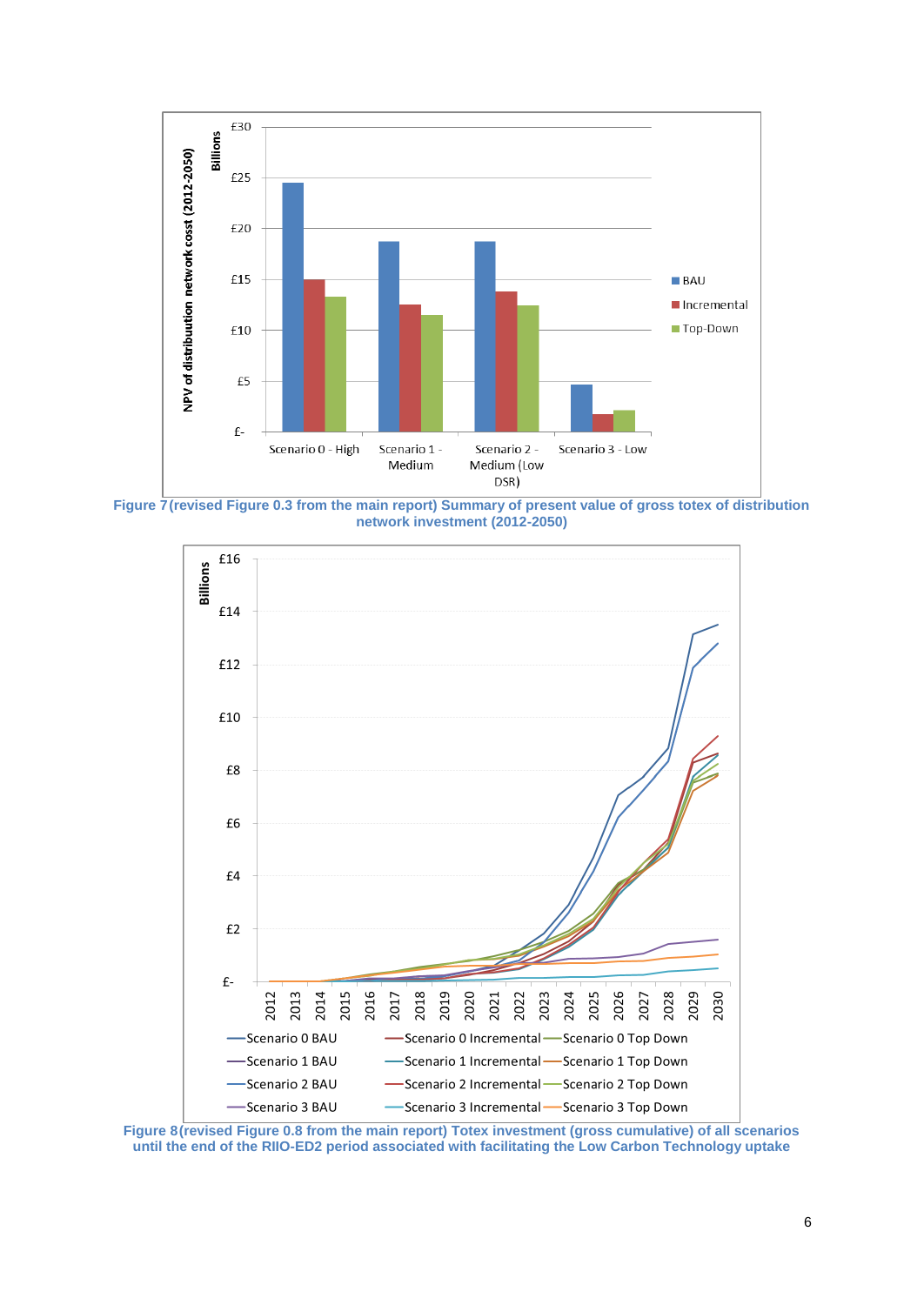### **3 REGIONAL MODEL**

The following issues only affect the regional model, with no knock-on implications on the GB dataset or results:

- **Issue 2:** Scenario 0 (High heat and high transport electrification) contained too low EV penetration. Implications: The effect is a higher investment for scenario 0 for the regional model(s).
- **Issue 3:** Scenarios 1 and 2 contained too low HP penetration. Implications: The effect is a higher investment for scenarios 1-2 for the regional model(s).
- **Issue 4:** A minor inaccuracy in the apportionment of LCTs to new build properties for all Scenarios. Implications: The effect has been a minor increase in investment for all scenarios

The effects of these changes are shown across all four modelled scenarios are provided in the Appendix to this report.

It is of note that the materiality is based on the synthetic network developed by EA Technology for the WS3 Phase 2 work. It is not believed to be any more or less sensitive to these inputs than those created by the DNOs. Nonetheless it likely to indicate an average impact of changes, which may be more or less significant for certain licence areas.



The collated impact is shown in the Figures below<sup>1</sup>:

 $\overline{1}$ 

**between WS3 Ph2 and the revised dataset**

 $1$  Only the incremental scenario is assessed in the Regional model. This is as Top-Down investments are currently made on a GB wide basis, and have not be segregated to consider a licence specific case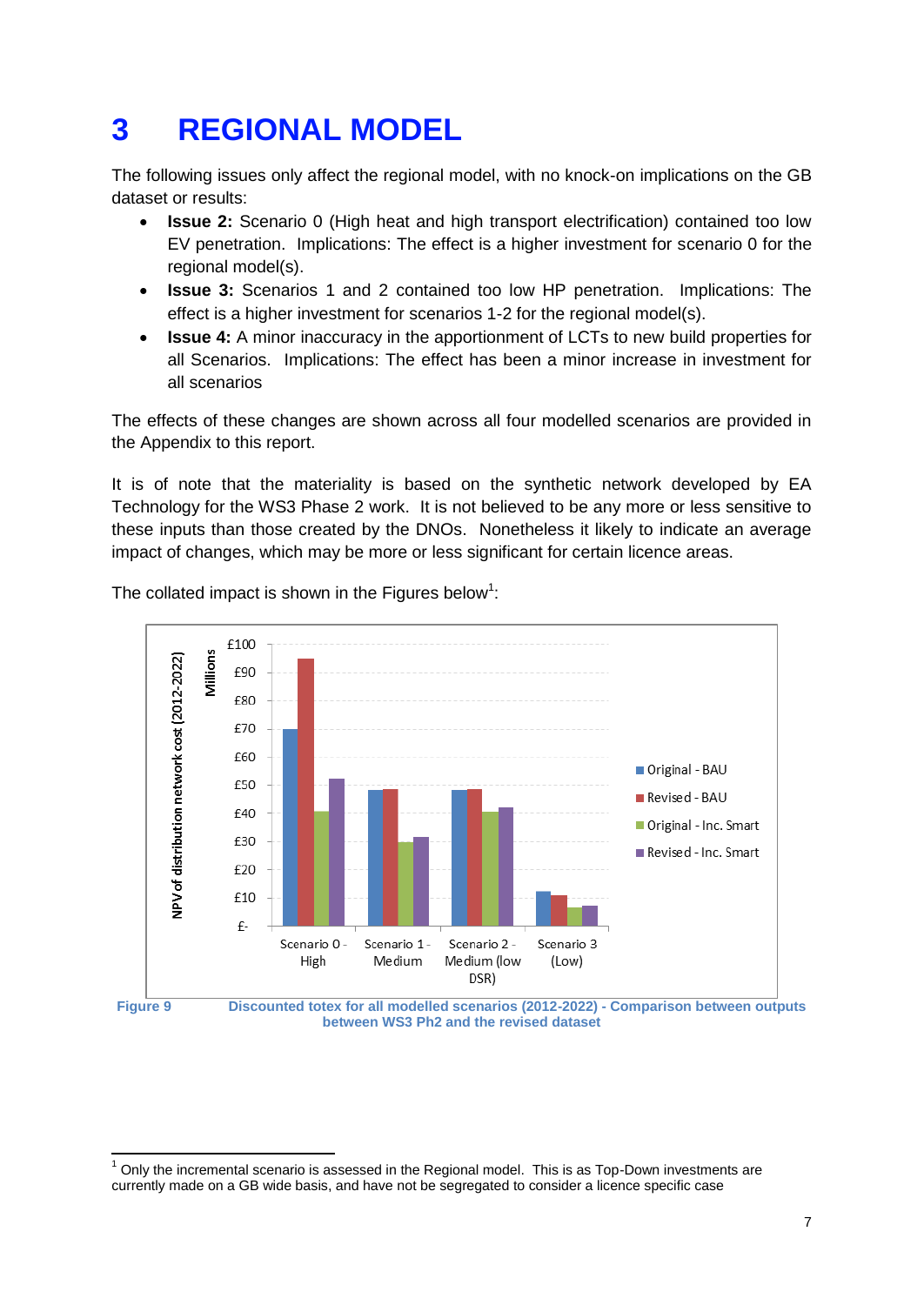







**Figure 11 Discounted totex for all modelled scenarios (2012-2050) - Comparison between outputs between WS3 Ph2 and the revised dataset**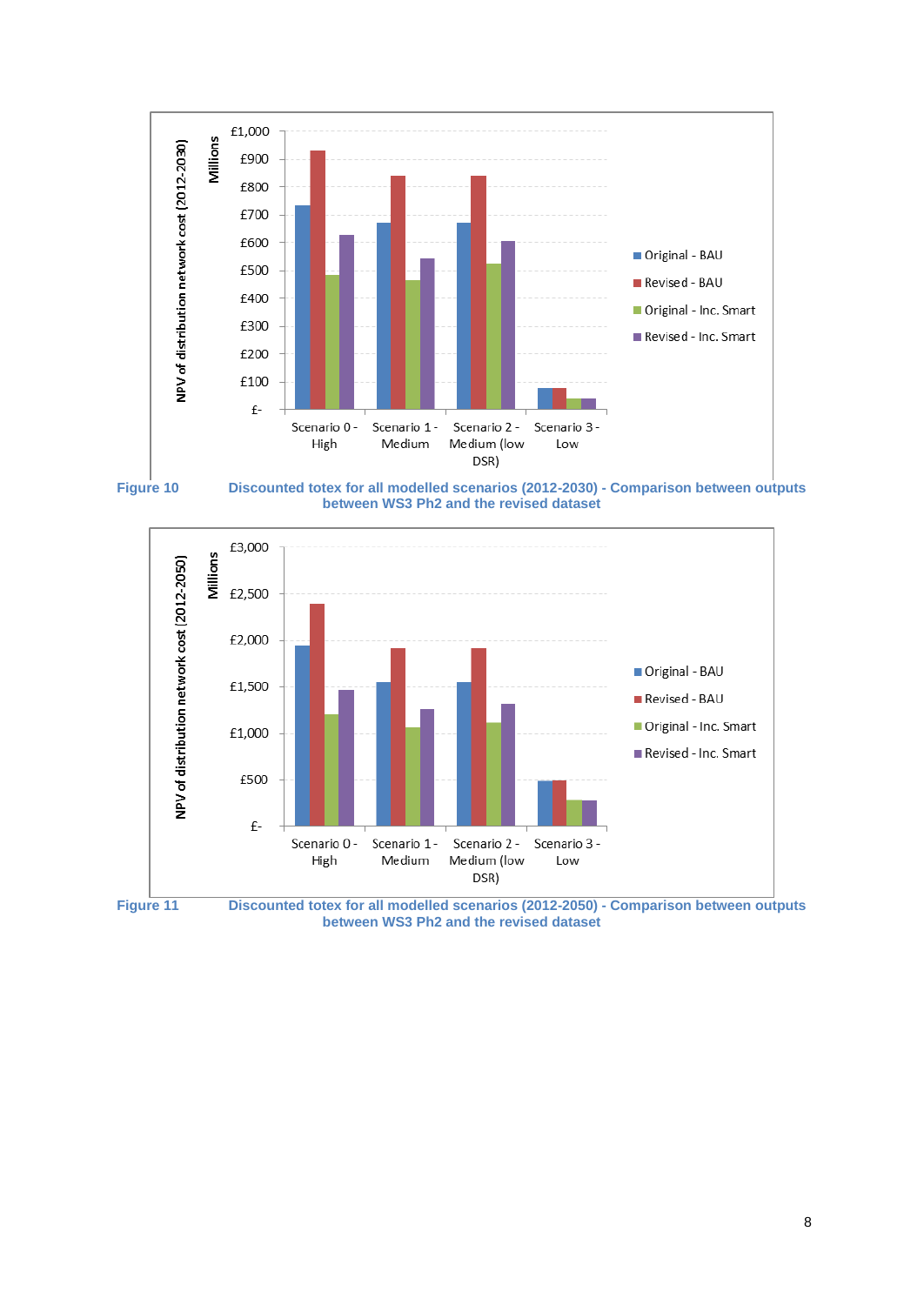### **4 Other improvements**

#### **Generic issues identified with managing data in the Transform™ model:**

This Addendum has identified some areas for improvement in the way data can be managed and taken into the Transform model. In particular:

- The manual process used to create composite scenarios from multiple data sources (1 for each LCT), using data in different formats
- The challenge in spotting errors in data when that data is contained in a tabular format consisting of large numbers of rows and columns

#### **Immediate Solutions:**

In order to address this, and give confidence to users, EA Technology has:

- Reviewed all scenario data within model and identified any issues associated with the uptake scenario data
- Quantified the materiality of each data change through the production of this addendum
- Added in a new screen to Transform to provide users with visibility of the figures being used in the model



**(top) and an overview of the selected dataset used in the last run of the CBA (bottom)**

#### **Ongoing activity:**

In addition to the above, EA Technology will:

- Continue to identify and refine modelling inputs through the documented governance process
- Continue dialogue with WS1 and DECC on the collation of scenario data to align with Carbon Plan containing the correct mix of high, medium, low uptake levels of EVs, PV, HPs and DG. This will ultimately simplify the update of scenarios in the future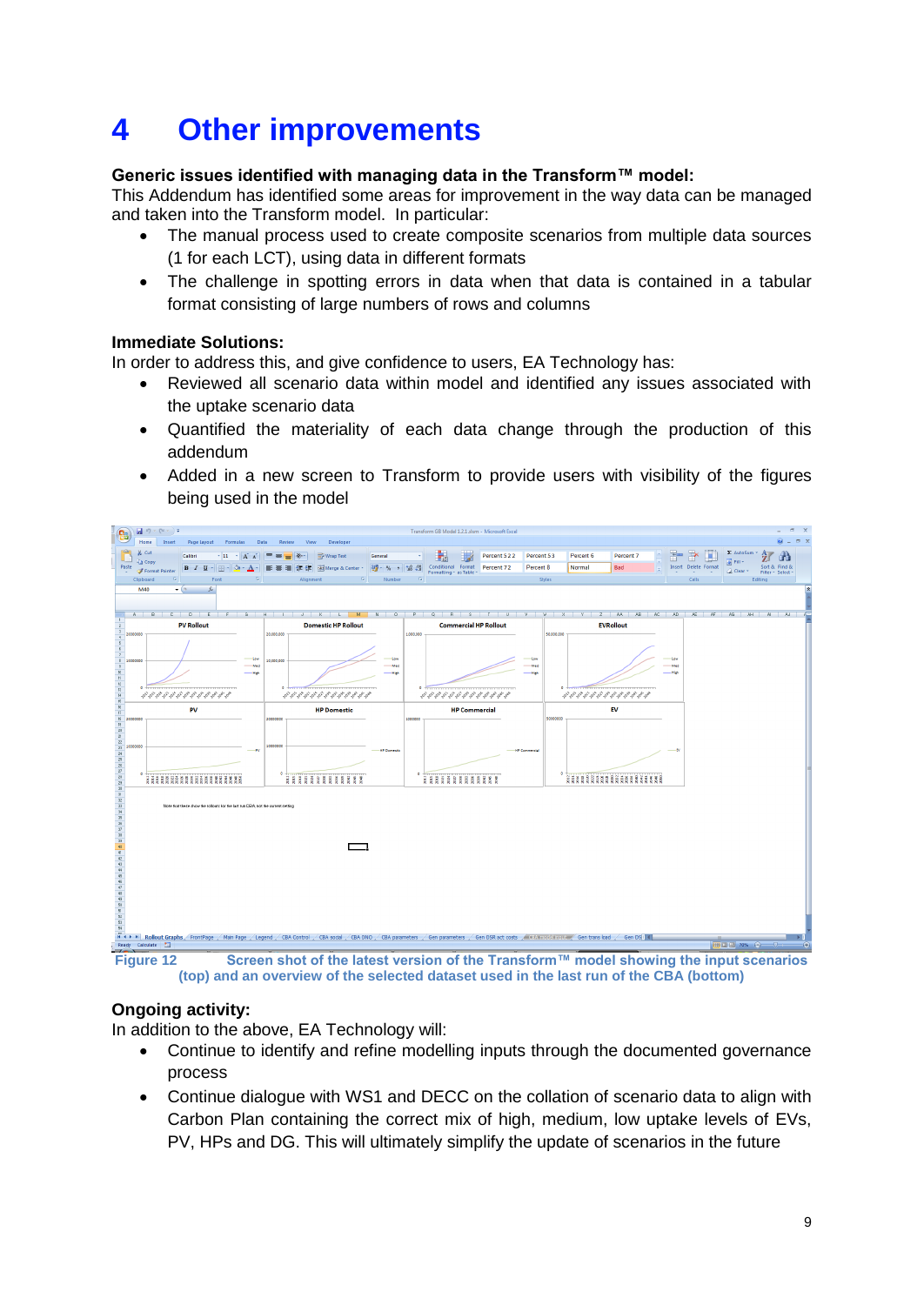Continue to develop the algorithmic relationship for apportionment of LCTs from GBwide to each of the 14 licence areas being developed under WS3 Phase 3 Task 3.2 to automate the parsing of data from one model to another

```
END
```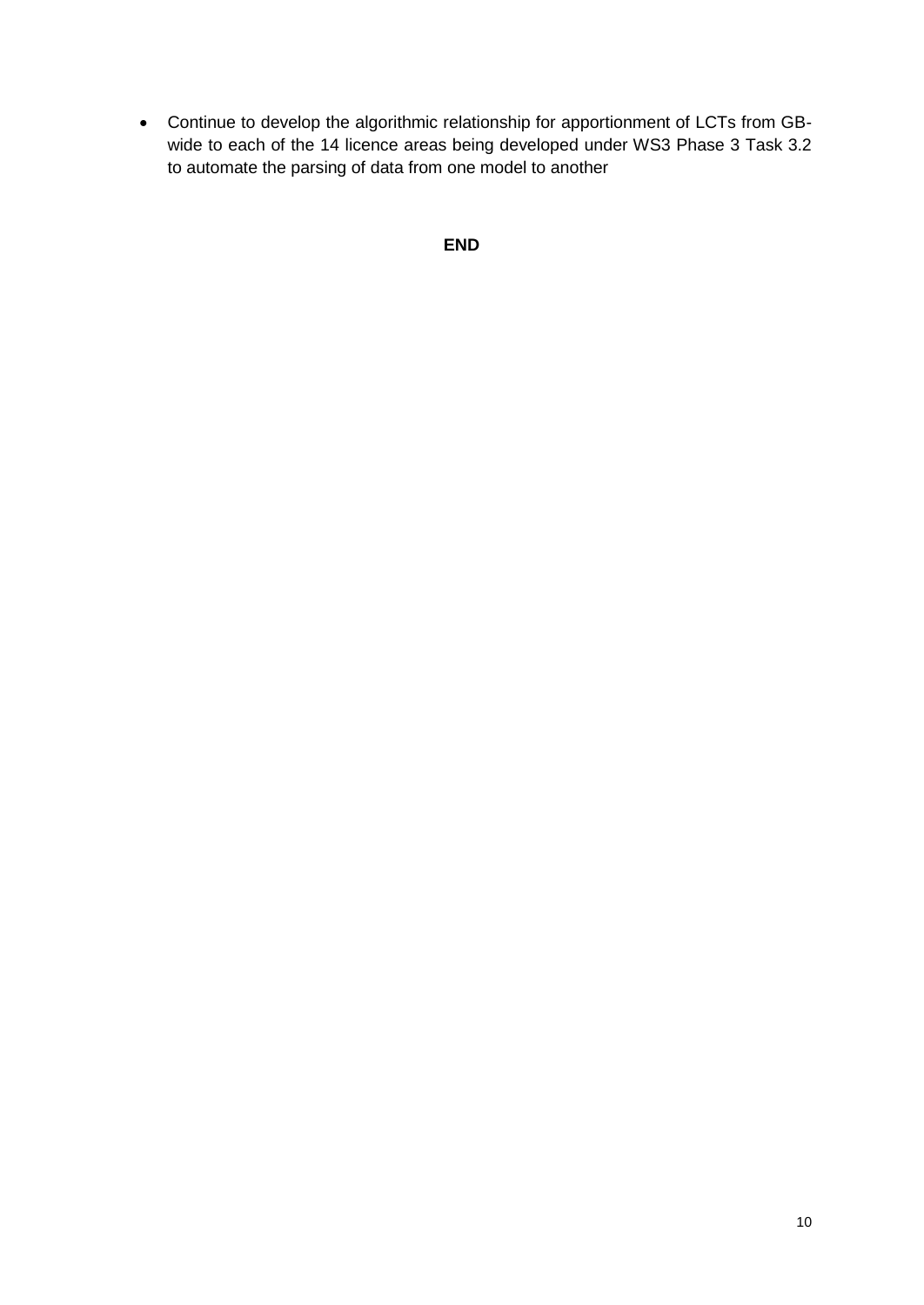### **5 Appendix: Materiality of the changes in the regional model**

Note: This output is based on the synthetic DNO model – not a real DNO licence area.

**Table 1 Scenario 0 (High Heat, High Transport Case [All High]) – Results showing the materiality of changes made to the DNO licence model dataset**

|                  | <b>Discounted Totex</b> |                   |                 |                           |                       |                                        |             | Percentage Change |              |                   |              |                      |
|------------------|-------------------------|-------------------|-----------------|---------------------------|-----------------------|----------------------------------------|-------------|-------------------|--------------|-------------------|--------------|----------------------|
|                  |                         |                   |                 |                           |                       |                                        |             |                   |              | Effects of        |              |                      |
|                  |                         |                   |                 | <b>Effects of Housing</b> |                       |                                        |             |                   |              | Housing Change    |              |                      |
|                  |                         |                   |                 | Change (inc new           |                       | <b>Effect of All</b>                   |             |                   |              | (inc new build)   |              | <b>Effect of All</b> |
|                  | Base (as per WS3-       | Effect of EV      | Effect of HP    | build electric            | Effect of PV          | changes as per                         |             | Effect of EV      | Effect of HP | electric heating) | Effect of PV | changes as per       |
| <b>BAU</b>       | Ph2 report)             | figures only      | figures only    | heating) only             | figures only          | Addeundum 2.0                          | <b>BAU</b>  | figures only      | figures only | only              | figures only | Addeundum 2.0        |
| 2050 $\mathbf f$ | 1,763,485,749           | 2,179,937,073 £   | 1,763,485,749 £ | 1,764,632,177 £           |                       | 1,763,485,749   <b>£ 2,176,811,977</b> | 2050        | 123.6%            | 100.0%       | 100.1%            | 100.0%       | 123%                 |
| 2030             | 735,723,226             | 930,151,694       | 735,723,226 £   | 740,477,750 £             | 735,723,226 £         | 930,011,166                            | 2030        | 126.4%            | 100.0%       | 100.6%            | 100.0%       | 126%                 |
| 2022 £           | 70,142,515              | 94,965,874        | 70,142,515      | 70,208,457 £<br>£         | $70,142,515$ <b>f</b> | 94,965,874                             | 2022        | 135.4%            | 100.0%       | 100.1%            | 100.0%       | 135%                 |
|                  |                         |                   |                 |                           |                       |                                        |             |                   |              |                   |              |                      |
|                  |                         |                   |                 |                           |                       |                                        |             |                   |              |                   |              |                      |
|                  |                         |                   |                 |                           |                       |                                        |             |                   |              |                   |              |                      |
|                  | <b>Discounted Totex</b> |                   |                 |                           |                       |                                        |             | Percentage Change |              |                   |              |                      |
|                  |                         |                   |                 |                           |                       |                                        |             |                   |              | Effects of        |              |                      |
|                  |                         |                   |                 | <b>Effects of Housing</b> |                       |                                        |             |                   |              | Housing Change    |              |                      |
|                  |                         |                   |                 | Change (inc new           |                       | <b>Effect of All</b>                   |             |                   |              | (inc new build    |              | <b>Effect of All</b> |
| Smart-           | Base (as per WS3-       | Effect of EV      | Effect of HP    | build electric            | Effect of PV          | changes as per                         | Smart-      | Effect of EV      | Effect of HP | electric heating) | Effect of PV | changes as per       |
| Incremental      | Ph2 report)             | figures only      | figures only    | heating) only             | figures only          | Addeundum 2.0                          | Incremental | figures only      | figures only | only              | figures only | Addeundum 2.0        |
| 2050             | 1,188,882,388           | 1,477,791,731     | 1,188,882,388   | 1,188,878,485<br>£        | 1,188,882,388 £       | 1,477,076,403                          | 2050        | 124.3%            | 100.0%       | 100.0%            | 100.0%       | 124%                 |
| 2030             | 488,689,347             | 627,562,658       | 488,689,347     | 489,123,140 f<br>£        | 488,689,347 E         | 627,714,786                            | 2030        | 128.4%            | 100.0%       | 100.1%            | 100.0%       | 128%                 |
| $2022$ £         | 40,843,154              | 51,894,403 £<br>f | 40,843,154      | 41,548,174 £<br>£         | 40,843,154 £          | 51,894,403                             | 2022        | 127.1%            | 100.0%       | 101.7%            | 100.0%       | 127%                 |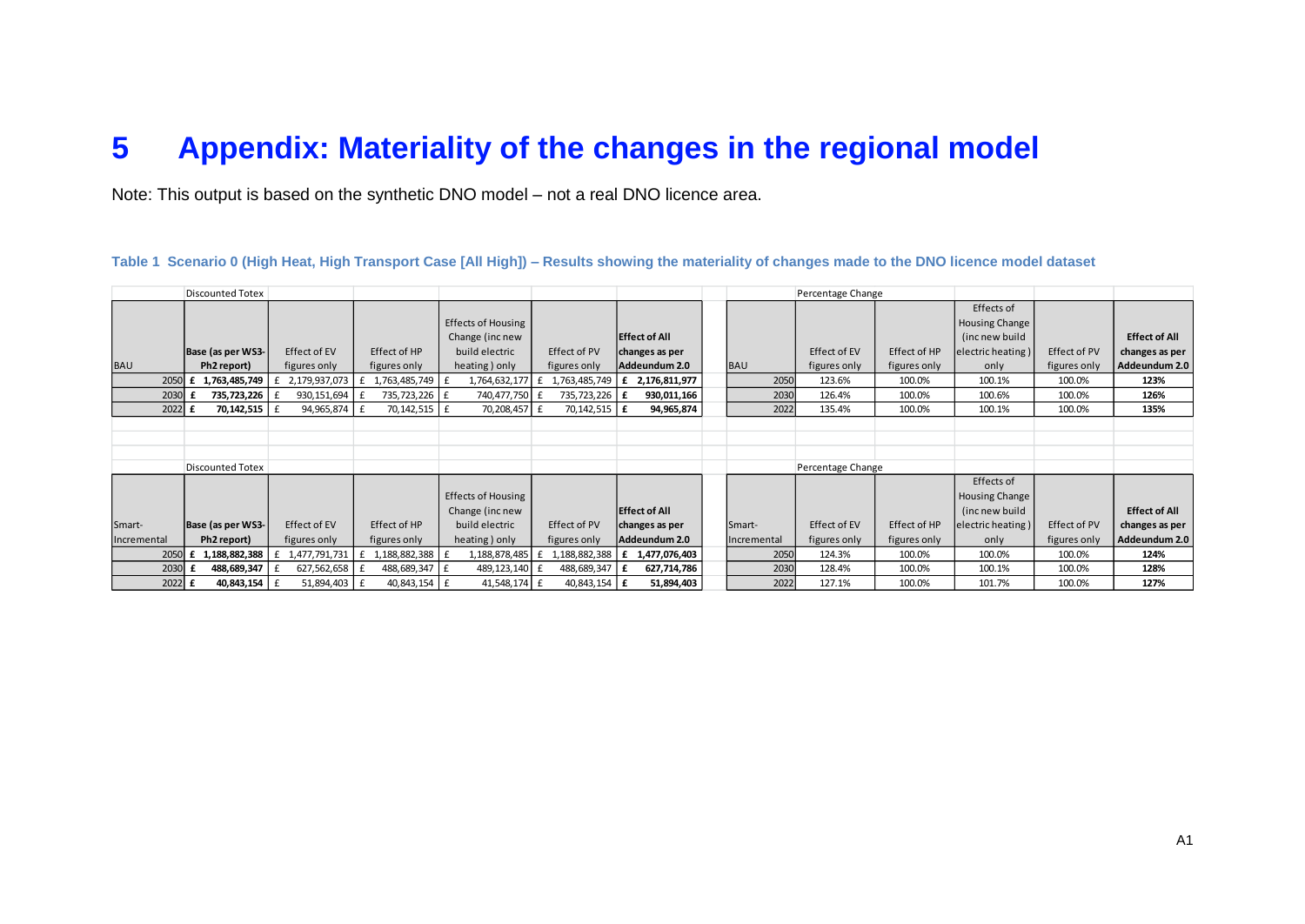|             | Discounted Totex        |                      |                 |                           |                          |                      |             | Percentage Change |              |                   |              |                      |
|-------------|-------------------------|----------------------|-----------------|---------------------------|--------------------------|----------------------|-------------|-------------------|--------------|-------------------|--------------|----------------------|
|             |                         |                      |                 |                           |                          |                      |             |                   |              | Effects of        |              |                      |
|             |                         |                      |                 | Effects of Housing        |                          |                      |             |                   |              | Housing Change    |              |                      |
|             |                         |                      |                 | Change (inc new           |                          | <b>Effect of All</b> |             |                   |              | (inc new build    |              | <b>Effect of All</b> |
|             | Base (as per WS3-       | Effect of EV         | Effect of HP    | build electric            | Effect of PV             | changes as per       |             | Effect of EV      | Effect of HP | electric heating) | Effect of PV | changes as per       |
| <b>BAU</b>  | Ph2 report)             | figures only         | figures only    | heating) only             | figures only             | Addeundum 2.0        | <b>BAU</b>  | figures only      | figures only | only              | figures only | Addeundum 2.0        |
| 2050        | 1,564,212,122<br>. £    | £<br>1,564,212,122 £ | 1,916,074,976 £ | 1,565,942,168             | 1,564,212,122 £          | 1,915,443,832        | 2050        | 100.0%            | 122.5%       | 100.1%            | 100.0%       | 122%                 |
| 2030        | 687,438,091             | 687,438,091          | 842,605,432     | 686,543,531               | 687,438,091 £            | 842,156,978          | 2030        | 100.0%            | 122.6%       | 99.9%             | 100.0%       | 123%                 |
| 2022        | 48,564,763 £<br>£       | 48,564,763 £         | 48,464,042      | 48,586,250<br>l £         | 48,564,763 £             | 48,485,529           | 2022        | 100.0%            | 99.8%        | 100.0%            | 100.0%       | 100%                 |
|             |                         |                      |                 |                           |                          |                      |             |                   |              |                   |              |                      |
|             |                         |                      |                 |                           |                          |                      |             |                   |              |                   |              |                      |
|             |                         |                      |                 |                           |                          |                      |             |                   |              |                   |              |                      |
|             | <b>Discounted Totex</b> |                      |                 |                           |                          |                      |             | Percentage Change |              |                   |              |                      |
|             |                         |                      |                 |                           |                          |                      |             |                   |              | Effects of        |              |                      |
|             |                         |                      |                 | <b>Effects of Housing</b> |                          |                      |             |                   |              | Housing Change    |              |                      |
|             |                         |                      |                 | Change (inc new           |                          | <b>Effect of All</b> |             |                   |              | (inc new build    |              | <b>Effect of All</b> |
| Smart-      | Base (as per WS3-       | Effect of EV         | Effect of HP    | build electric            | Effect of PV             | changes as per       | Smart-      | Effect of EV      | Effect of HP | electric heating) | Effect of PV | changes as per       |
| Incremental | Ph2 report)             | figures only         | figures only    | heating) only             | figures only             | Addeundum 2.0        | Incremental | figures only      | figures only | only              | figures only | Addeundum 2.0        |
| 2050        | 1,067,836,914           | 1,067,836,914        | 1,274,727,798   | 1,071,487,029             | $1,067,836,914$ <b>f</b> | 1,264,378,623        | 2050        | 100.0%            | 119.4%       | 100.3%            | 100.0%       | 118%                 |
| 2030        | 463,264,994             | 463,264,994          | 565,213,154     | 470,610,421<br>ΙŁ         | 463,264,994 £            | 546,853,606          | 2030        | 100.0%            | 122.0%       | 101.6%            | 100.0%       | 118%                 |
| 2022 £      | 32,030,818 f            | 32,030,818 f         | 32,191,733 E    | 31,864,830 £              | 32,030,818 E             | 31,845,624           | 2022        | 100.0%            | 100.5%       | 99.5%             | 100.0%       | 99%                  |

**Table 2 Scenario 1 (High Heat, Medium Transport Case [Central]) – Results showing the materiality of changes made to the DNO licence model dataset**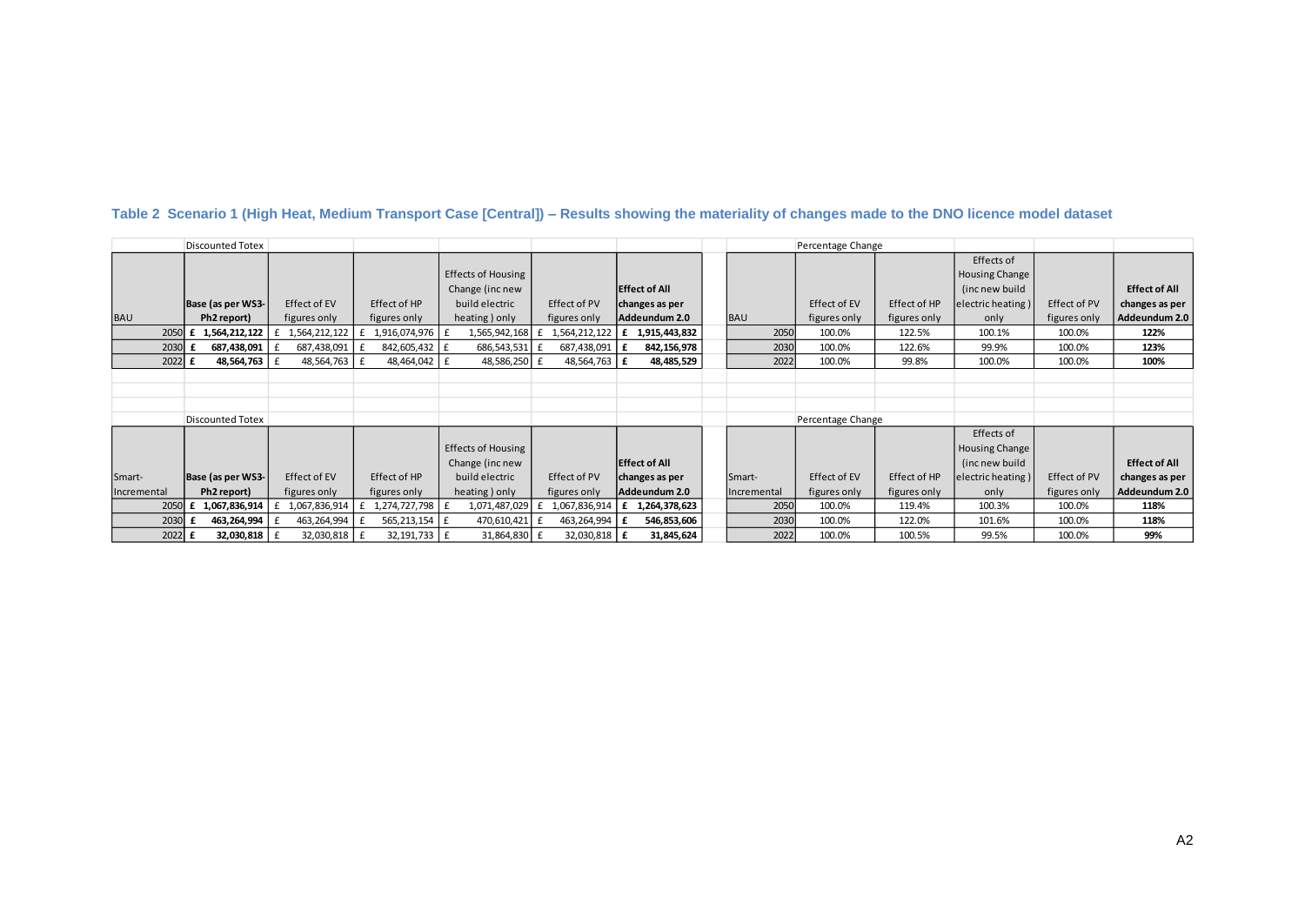#### **Table 3 Scenario 2 (High Heat, Medium Transport Case with low consumer DSR uptake [Low DSR]) – Results showing the materiality of changes made to the DNO licence model dataset**

|             | Discounted Totex        |                   |                 |                           |                          |                      |             | Percentage Change |              |                   |              |                      |
|-------------|-------------------------|-------------------|-----------------|---------------------------|--------------------------|----------------------|-------------|-------------------|--------------|-------------------|--------------|----------------------|
|             |                         |                   |                 |                           |                          |                      |             |                   |              | Effects of        |              |                      |
|             |                         |                   |                 | <b>Effects of Housing</b> |                          |                      |             |                   |              | Housing Change    |              |                      |
|             |                         |                   |                 | Change (inc new           |                          | <b>Effect of All</b> |             |                   |              | (inc new build    |              | <b>Effect of All</b> |
|             | Base (as per WS3-       | Effect of EV      | Effect of HP    | build electric            | Effect of PV             | changes as per       |             | Effect of EV      | Effect of HP | electric heating) | Effect of PV | changes as per       |
| <b>BAU</b>  | Ph2 report)             | figures only      | figures only    | heating) only             | figures only             | Addeundum 2.0        | <b>BAU</b>  | figures only      | figures only | only              | figures only | Addeundum 2.0        |
| 2050        | £ 1,562,748,954         | 1,562,748,954     | 1,913,666,910 £ | 1,564,382,858             | 1,562,748,954 £          | 1,913,639,381        | 2050        | 100.0%            | 122.5%       | 100.1%            | 100.0%       | 122%                 |
| 2030        | 687,438,091             | 687,438,091       | 842,605,432     | 686,543,531               | 687,438,091              | 842,156,978          | 2030        | 100.0%            | 122.6%       | 99.9%             | 100.0%       | 123%                 |
| 2022 £      | 48,564,763              | 48,564,763 £<br>£ | 48,464,042 £    | 48,586,250 £              | 48,564,763 £             | 48,485,529           | 2022        | 100.0%            | 99.8%        | 100.0%            | 100.0%       | 100%                 |
|             |                         |                   |                 |                           |                          |                      |             |                   |              |                   |              |                      |
|             |                         |                   |                 |                           |                          |                      |             |                   |              |                   |              |                      |
|             |                         |                   |                 |                           |                          |                      |             |                   |              |                   |              |                      |
|             | <b>Discounted Totex</b> |                   |                 |                           |                          |                      |             | Percentage Change |              |                   |              |                      |
|             |                         |                   |                 |                           |                          |                      |             |                   |              | Effects of        |              |                      |
|             |                         |                   |                 | <b>Effects of Housing</b> |                          |                      |             |                   |              | Housing Change    |              |                      |
|             |                         |                   |                 | Change (inc new           |                          | <b>Effect of All</b> |             |                   |              | (inc new build    |              | <b>Effect of All</b> |
| Smart-      | Base (as per WS3-       | Effect of EV      | Effect of HP    | build electric            | Effect of PV             | changes as per       | Smart-      | Effect of EV      | Effect of HP | electric heating) | Effect of PV | changes as per       |
| Incremental | Ph2 report)             | figures only      | figures only    | heating) only             | figures only             | Addeundum 2.0        | Incremental | figures only      | figures only | only              | figures only | Addeundum 2.0        |
| 2050        | £ 1,119,421,743         | 1,119,421,743     | 1,325,260,451   | 1,121,334,404             | $1,119,421,743$ <b>f</b> | 1,315,142,594        | 2050        | 100.0%            | 118.4%       | 100.2%            | 100.0%       | 117%                 |
| 2030        | 524,006,162             | 524,006,162       | 623,662,986     | 531,351,589               | 524,006,162 £            | 605,303,438          | 2030        | 100.0%            | 119.0%       | 101.4%            | 100.0%       | 116%                 |
| 2022        | 42,760,827              | 42,760,827 £      | 42,757,883      | 42,594,840 £<br>Ι£        | 42,760,827 E             | 42,411,775           | 2022        | 100.0%            | 100.0%       | 99.6%             | 100.0%       | 99%                  |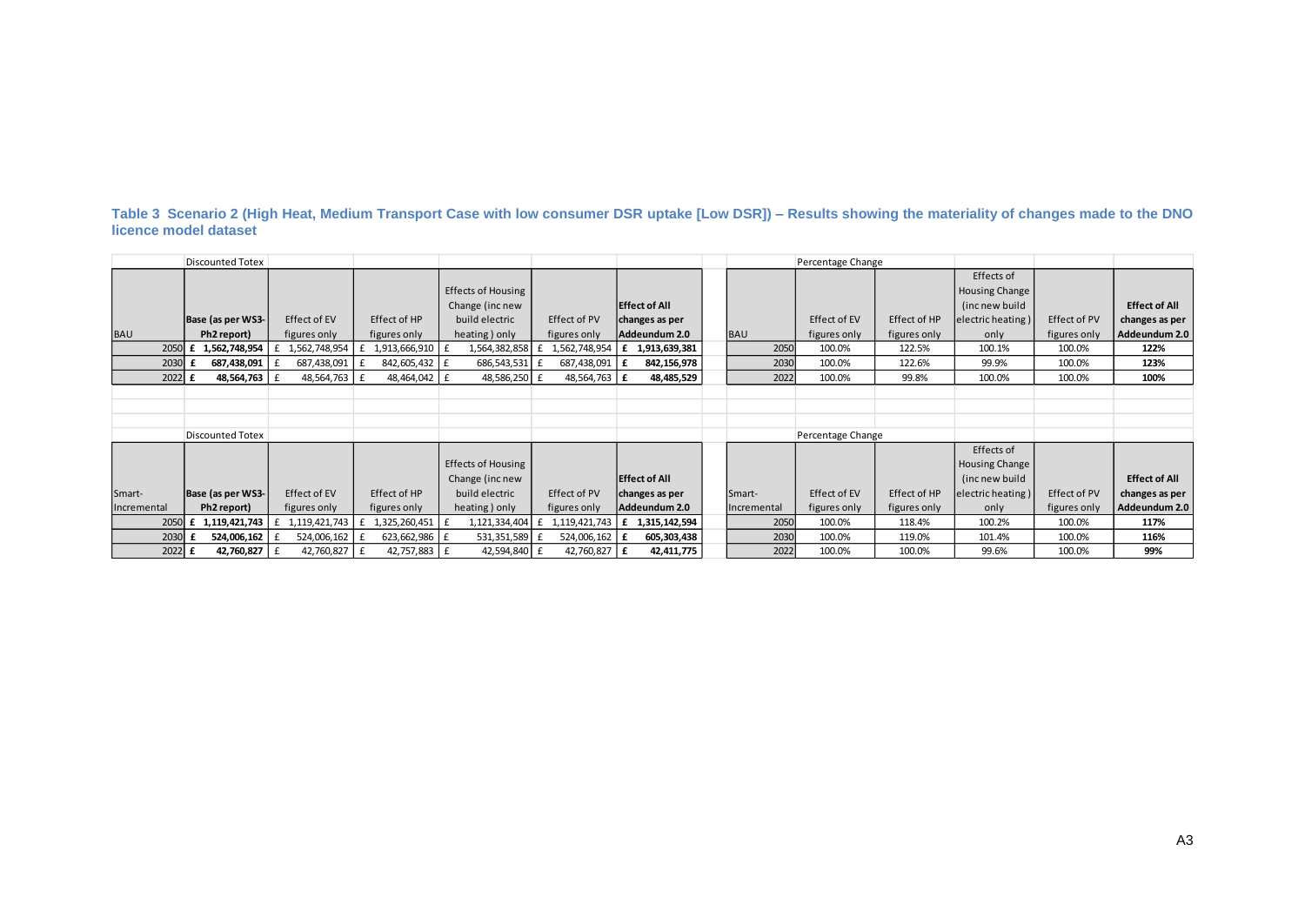|             | <b>Discounted Totex</b> |               |                    |                           |                      |                      | Percentage Change |                   |              |                   |              |                      |
|-------------|-------------------------|---------------|--------------------|---------------------------|----------------------|----------------------|-------------------|-------------------|--------------|-------------------|--------------|----------------------|
|             |                         |               |                    |                           |                      |                      |                   |                   |              | Effects of        |              |                      |
|             |                         |               |                    | Effects of Housing        |                      |                      |                   |                   |              | Housing Change    |              |                      |
|             |                         |               |                    | Change (inc new           |                      | <b>Effect of All</b> |                   |                   |              | (inc new build    |              | <b>Effect of All</b> |
|             | Base (as per WS3-       | Effect of EV  | Effect of HP       | build electric            | Effect of PV         | changes as per       |                   | Effect of EV      | Effect of HP | electric heating) | Effect of PV | changes as per       |
| <b>BAU</b>  | Ph2 report)             | figures only  | figures only       | heating) only             | figures only         | Addeundum 2.0        | <b>BAU</b>        | figures only      | figures only | only              | figures only | Addeundum 2.0        |
| 2050        | 498,599,558 £           | 498,599,558 £ | 498,599,558 £      | 502,901,413               | 498,599,558 £        | 502,901,413          | 2050              | 100.0%            | 100.0%       | 100.9%            | 100.0%       | 101%                 |
| 2030        | 80,177,753 £            | 80,177,753 £  | 80,177,753         | Ι£<br>84,969,246          | 80,177,753 £         | 84,969,246           | 2030              | 100.0%            | 100.0%       | 106.0%            | 100.0%       | 106%                 |
| 2022 £      | 10,992,873 f            | 10,992,873 £  | 10,992,873 £       | 10,992,873 £              | 10,992,873 E         | 10,992,873           | 2022              | 100.0%            | 100.0%       | 100.0%            | 100.0%       | 100%                 |
|             |                         |               |                    |                           |                      |                      |                   |                   |              |                   |              |                      |
|             |                         |               |                    |                           |                      |                      |                   |                   |              |                   |              |                      |
|             |                         |               |                    |                           |                      |                      |                   |                   |              |                   |              |                      |
|             | <b>Discounted Totex</b> |               |                    |                           |                      |                      |                   | Percentage Change |              |                   |              |                      |
|             |                         |               |                    |                           |                      |                      |                   |                   |              | Effects of        |              |                      |
|             |                         |               |                    | <b>Effects of Housing</b> |                      |                      |                   |                   |              | Housing Change    |              |                      |
|             |                         |               |                    | Change (inc new           |                      | <b>Effect of All</b> |                   |                   |              | (inc new build)   |              | <b>Effect of All</b> |
| Smart-      | Base (as per WS3-       | Effect of EV  | Effect of HP       | build electric            | Effect of PV         | changes as per       | Smart-            | Effect of EV      | Effect of HP | electric heating) | Effect of PV | changes as per       |
| Incremental | Ph2 report)             | figures only  | figures only       | heating ) only            | figures only         | Addeundum 2.0        | Incremental       | figures only      | figures only | only              | figures only | Addeundum 2.0        |
| 2050        | 280,747,420             | 280,747,420 £ | 280,747,420        | 293,396,819               | 280,747,420 £        | 293,396,819          | 2050              | 100.0%            | 100.0%       | 104.5%            | 100.0%       | 105%                 |
| 2030        | 43,510,368              | 43,510,368    | 43,510,368         | 45,019,366<br>t           | 43,510,368 £         | 45,019,366           | 2030              | 100.0%            | 100.0%       | 103.5%            | 100.0%       | 103%                 |
| 2022 £      | 6,791,882 $E$           | 6,791,882 f   | $6,791,882 \mid f$ | 6,794,861 £               | 6,791,882   $\bm{f}$ | 6,794,861            | 2022              | 100.0%            | 100.0%       | 100.0%            | 100.0%       | 100%                 |

**Table 4 Scenario 3 (Low Heat, Low Transport Case [Low Elect]) – Results showing the materiality of changes made to the DNO licence model dataset**